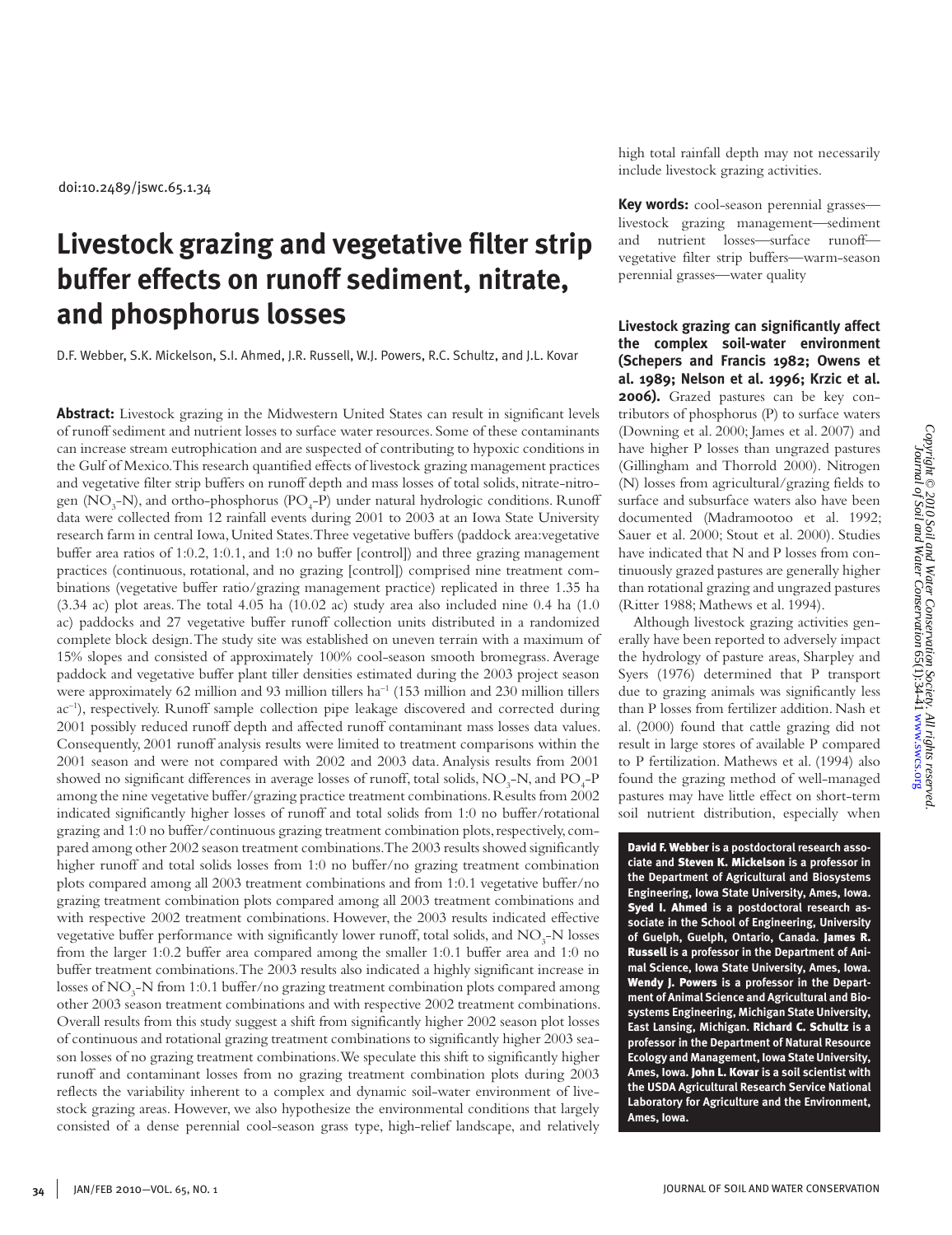# Figure 1

grazing occurs during months when temperatures are high.

Vegetative filter strip buffers are bands of vegetation located downslope of cropland, livestock grazing areas, and other potential sources of surface runoff and contaminants (Dillaha et al. 1989). Vegetative buffers provide erosion control and filter nutrients, pesticides, sediment, and other pollutants from agricultural runoff by reducing sediment carrier energy. Contaminant reduction also occurs through interception adsorption, infiltration, and degradation of pollutants dissolved in water (Hubbard et al. 2003). Other researchers have reported on the effectiveness of vegetative buffers in treating agricultural runoff (Snyder et al. 1998; Smith et al. 2000; Bharati et al. 2002; Gharabaghi et al. 2001; Koelsch et al. 2006) and consider them a best management practice for surface runoff pollutant removal (Dillaha et al. 1989; Mickelson and Baker 1993; Gilley et al. 2000; Lee et al. 2000; Wang et al. 2005; Hay et al. 2006). Vegetative buffer studies also showed significant reductions of  $NO_3$ - $N$ ,  $PO_4$ - $P$ , and total P in runoff (Patty et al. 1997; Wenger et al. 1999).

Smooth bromegrass (*Bromus inermis* Leyss.) is a common Midwest grass variety that has been extensively established in livestock grazing areas. It is a strongly rhizomatous, sod-forming perennial grass that was introduced from Eurasia in 1884 (USGS 2006) and was reported to be the most agronomically important bromegrass species in the United States (Hitchcock 1950). This aggressive cool-season grass type is fairly resistant to temperature extremes and drought due to its highly developed root system and grows best on deep, well-drained silt or clay loam soils (Roberts and Kallenbach 2006). Now considered to be naturalized over most of North America, smooth bromegrass has escaped throughout its range and is often considered a highly competitive weed of roadsides, forests, prairies, fields, lawns, and lightly disturbed sites (USGS 2006). Coolseason grasses, such as smooth bromegrass, tend to lay over in runoff flow and are not considered appropriate grass species for vegetative buffers (Schultz et al. 1997).

The literature cited in this manuscript focuses on the effects of livestock grazing management practices and vegetative buffers on runoff water quantity and quality. However, grazing practice and vegetative buffer effects that were investigated in this Grazing management practice and vegetative filter strip buffer study landscape and plot area layout at Iowa State University Rhodes Research and Demonstration Farm, central Iowa, United States. Bolded plot boundary lines indicate paddock areas for three grazing practices (continuous, rotational, and no grazing control), and unbolded lines depict nine paddock area:vegetative buffer area ratio (1:0.2, 1:0.1, and 1:0 no buffer control) treatment combination runoff units per plot distributed in a randomized complete block design (aerial photo from NASA World Wind).



study may vary with different field conditions that include vegetation species, type of contaminant, slope of the runoff area, grazing paddock area:vegetative buffer area ratio, and activities on the runoff source area. Consequently, this research quantified grazing practice and vegetative buffer effects on runoff depth, sediment, and nutrient total mass losses with further discussion given to paddock and vegetative buffer area perennial grass species, vegetation density, runoff flow characteristics, and slope conditions.

## Materials and Methods

*Site Description.* This study was conducted during 2001 to 2003 at the Iowa State University Rhodes Research and Demonstration Farm in southwest Marshall County, central Iowa, United States (41° 53.615' N, 93° 12.073' W). The study site total area was 4.05 ha (10.02 ac) comprised of three plots, each approximately 1.35 ha (3.34 ac). Each plot included three 0.4 ha (1.0 ac) paddock areas and was selected on uneven terrain with a slope range of 4%

to 15% in a smooth bromegrass pasture (figure 1). Vegetation types in both paddock and vegetative buffer areas were approximately 100% grasses with a trace of mixed broadleaf species. Average grass tiller populations for paddocks and vegetative buffers were estimated at 62 million and 93 million tillers ha–1(153 million and 230 million tillers ac–1), respectively. Populations were estimated from tiller counts conducted in randomly assigned  $0.10 \text{ m}^2$  (1.08 ft<sup>2</sup>) sampling areas using a method from Arora et al. (2003).

The major soil association at the research site is the Downs-Gara association with silty and loamy soils formed on upland loess and glacial till. The dominant soil is Downs silt loam, a fine-silty, mixed, mesic Mollic Hapludalfs (Oelmann 1981). After initial soil sampling in April 2001, diammonium phosphate ([NH<sub>4</sub>]<sub>2</sub>HPO<sub>4</sub>) was applied to plot areas testing below the optimum range of 11 to 15 ppm P. Sandbags were placed around plot area perimeters and between each paddock to minimize cross contamina-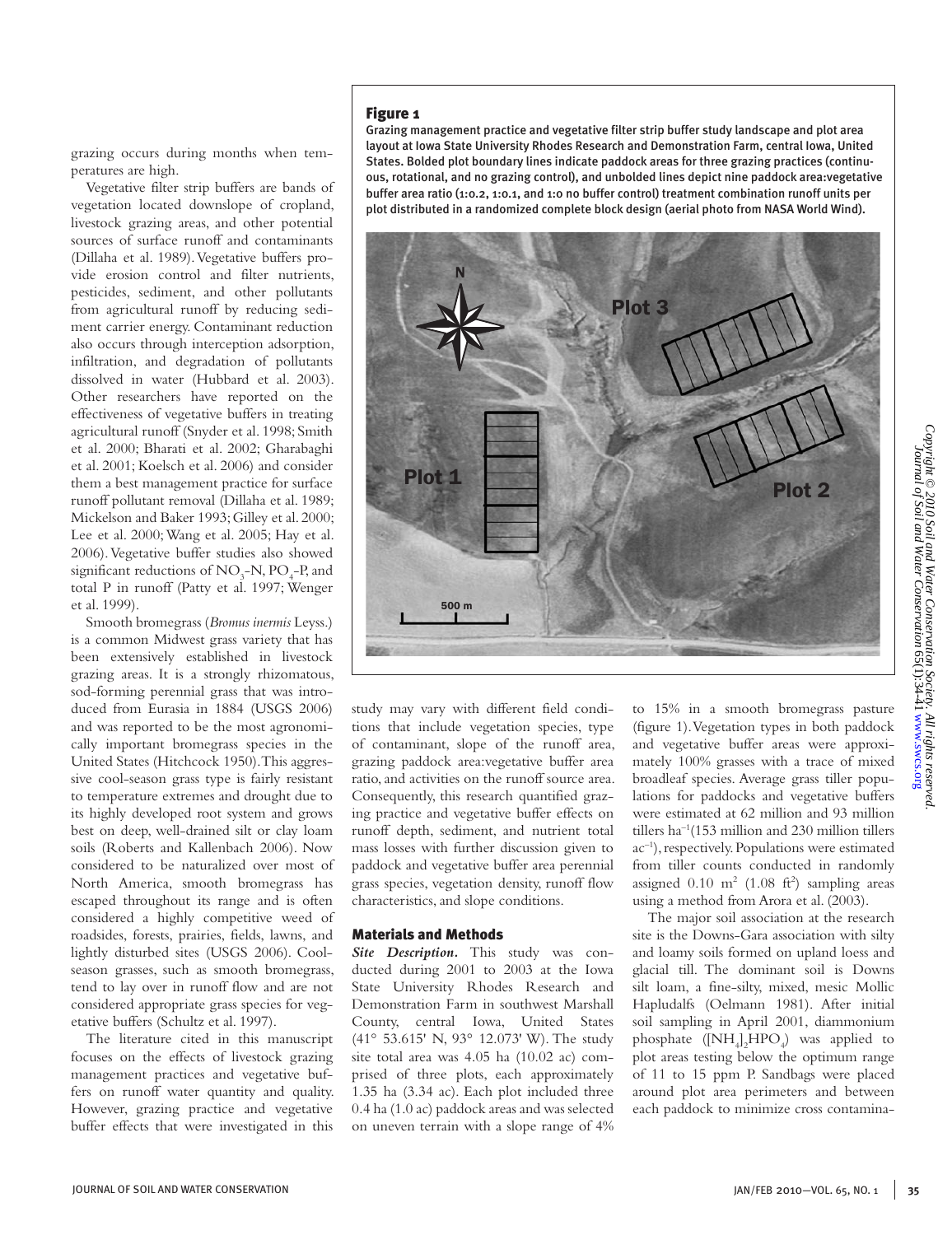## Table 1

Paddock area:vegetative buffer area ratios (1:0.2, 1:0.1, and 1:0 [no buffer] control) and grazing management practice (continuous [con], rotational [rot], and no grazing [ng] control) treatment combination matrix for 2001 to 2003 vegetative buffer/grazing management practice study at Iowa State University Rhodes Research and Demonstration Farm, central Iowa, United States.

| <b>Plot area ratios</b>                | Grazing management practice |                         |                     |  |  |
|----------------------------------------|-----------------------------|-------------------------|---------------------|--|--|
| (paddock area: vegetative buffer area) | <b>Continuous (con)</b>     | <b>Rotational (rot)</b> | No grazing (ng)     |  |  |
| 1:0.2                                  | $1:0.2$ con                 | $1:0.2$ rot             | 1:0.2 <sub>ng</sub> |  |  |
| 1:0.1                                  | $1:0.1$ con                 | $1:0.1$ rot             | 1:0.1 <sub>ng</sub> |  |  |
| 1:0                                    | $1:0$ con                   | $1:0$ rot               | 1:0 <sub>ng</sub>   |  |  |

driven approximately 7.0 cm (2.8 in) into the ground.

A tipping-bucket flow meter system (Hansen and Goyal 2001) was used to measure and collect runoff water from each runoff unit after a rainfall event. A perforated 10 cm (4.0 in) diameter polyvinyl chloride (PVC) "T" collector pipe was used at the downslope end of paddocks (no buffer control) and vegetative buffers (1:0.2 and 1:0.1 area ratios) to direct runoff water to the tipping-bucket system through 6.0 m (20 ft) to 9.0 m (30 ft) long PVC flow pipes. Runoff samples were collected in 19 L (5.0 gal) plastic tanks through a plastic tube connected to an orifice in the 90° elbow at the end of runoff unit flow collector pipes. Data loggers (Onset Computers Inc., Massachusetts, United States) connected to magnetic switches were used to record runoff volumecalibrated "tips" for tipping-bucket units.

All plots and tipping-bucket units were checked at least weekly, and runoff samples were collected after rainfall events of 25 mm (1.0 in) depth or higher. This lower depth boundary value was established to maximize sample size consistency and meet or exceed minimum runoff sample volumes  $(100 \text{ mL and } 10 \text{ mL } [6.10 \text{ in}^3 \text{ and } 0.61 \text{ in}^3])$ required for sediment and nutrient analyses, respectively. Runoff samples were prepared and stored according to standard protocols (American Water Works Association 1998) until analysis at the Department of Agricultural and Biosystems Engineering Water Quality Laboratory, National Swine Research and Information Center, Iowa State University, Ames, Iowa, United States.

Runoff volume (L) was determined from tipping-bucket units and was converted to equivalent depth (mm) across each vegetative buffer runoff collection unit area. Total solids concentrations  $(g \ kg^{-1})$  in runoff were measured using a gravimetric ovendrying method (American Water Works Association 1998). The  $NO<sub>3</sub>–N$  concentrations (mg  $L^{-1}$ ) were analyzed by automated

flow injection cadmium reduction method (American Water Works Association 1998) using a Lachat Quickchem 2000 Automated Ion Analyzer system (Hach Company, Colorado, United States). Concentrations of  $PO_{4}$ - $P$  (mg  $L^{-1}$ ) were analyzed using automated flow injection ascorbic acid method (American Water Works Association 1998) on a Lachat Quickchem 2000 Automated Ion Analyzer system. All total solids and nutrient  $(\text{NO}_3^- \text{N} \text{ and } \text{PO}_4^- \text{P})$  concentrations were converted to total mass losses units of g and mg, respectively. The General Linear Model Procedure and Least Squares Mean (LSMEANS) Test (SAS Institute 2004) were used to analyze differences among grazing paddock area:vegetative buffer area ratio and grazing management practice treatment means at 90% and 99% probability levels.

## Results and Discussion

*Runoff Analysis and Vegetative Buffer Performance.* There were a total of 12 rainfall events used for analysis during the 2001, 2002, and 2003 project seasons. Rainfall event data for each project season are shown in table 2. This manuscript discusses analyses of average runoff total mass losses data from rainfall events for each of the three project seasons: 2001 (total event rainfall = 332 mm [13.1 in]), 2002 (total event rainfall  $= 129$ mm [5.1 in]), and 2003 (total event rainfall = 397 mm [15.6 in]). Relatively lower 2001 runoff depths (table 3) compared to total event rainfall (332 mm [13.1 in]) may be attributed to runoff collection pipe leakage that was discovered and repaired during the 2001 project season. Consequently, 2001 analysis results were only compared among treatments within the 2001 season and were not compared with 2002 and 2003 data.

Least squares mean (LSMEANS) average losses of runoff, total solids,  $NO<sub>3</sub>-N$ , and PO4 -P for 2001, 2002, and 2003 are shown in tables 3 and 4. Results from the 2001 season showed no significant differences  $(p \le 0.10)$  in losses of runoff, total solids,

tion between adjacent paddocks from runoff by rainfall events.

*Experimental Design and Data Analysis.*  The use of livestock grazing management practice treatments (continuous grazing to a residual sward height of 5.1 cm [2.0 in], rotational grazing to a residual sward height of 5.1 cm [2.0 in], and an ungrazed control) were included to evaluate effects of grazing management practices on water quality. Grazing was initiated on May 29, 2001, with three mature cows (average weights  $= 657$ , 613, and 625 kg [1,448, 1,351, and 1,378 lb]) in each grazed paddock (Haan et al. 2007). In the continuous grazing system, cattle were removed from paddocks after sward height was reduced to 5.1 cm, and paddocks were allowed a rest period of 7 to 10 days to limit regrowth and simulate continuous grazing. Cattle were removed from paddocks for 35 days after the 5.1 cm sward height reduction for the rotational grazing system. Total grazing days for continuous and rotational grazing systems for 2001, 2002, and 2003 were 491 and 378 cow days  $ha^{-1}$ , 400 and  $316$  cow days ha<sup>-1</sup>, and  $396$  and  $316$  cow days ha<sup>-1</sup>, (1,213 and 934 cow days ac<sup>-1</sup>, 988 and 781 cow days ac–1, 979 and 781 cow days ac<sup>-1</sup>), respectively.

The role of vegetative buffers on losses of runoff, total solids, nitrate-nitrogen  $(NO_3^-)$ N), and ortho-phosphorus  $(PO<sub>4</sub>-P)$  was evaluated using grazing paddock area:vegetative buffer area ratios of 1:0.2, 1:0.1, and 1:0 no buffer (control) for all vegetative buffer/grazing management practice treatment combinations (table 1). The term "area ratio" represents the ratio of paddock land area draining into a vegetative buffer area. The research site included nine vegetative buffer/grazing practice treatment combinations, replicated in three 1.35 ha (3.34 ac) plot areas for a total of 27 runoff collection units (figure 1), each 2.28 m (7.5 ft) wide × 22.80 m (75 ft) long. Vegetative buffers at the downslope end of runoff collection unit areas were 4.56 m (15 ft) × 2.28 m and 2.28 × 2.28 m for the 1:0.2 and 1:0.1 area ratios, respectively. All vegetative buffer/grazing practice treatment combinations were distributed over the paddock and runoff unit plot areas in a randomized complete block design (Cochran and Cox 1957). All runoff unit areas within paddocks were hydrologically isolated by an 8.0 cm (3.0 in) high barrier that included 15 cm (6.0 in) wide sheet metal borders,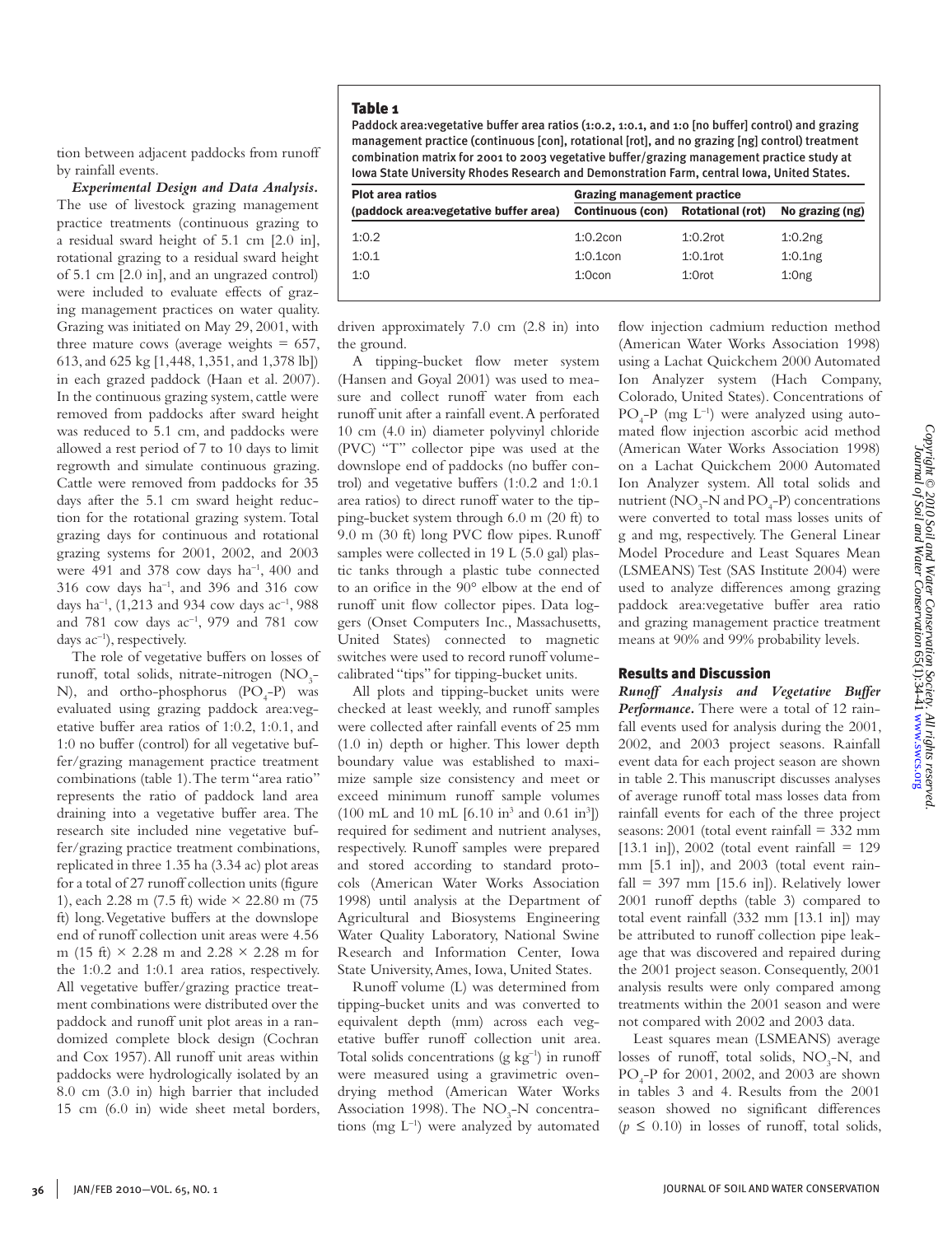Table 2

Rainfall data (event date, event number [E1 to E12], and rainfall depth) for 2001 to 2003 vegetative buffer/grazing management practice study at Iowa State University Rhodes Research and Demonstration Farm, central Iowa, United States.

| <b>Project year</b>                       | 2001                 | 2002                | 2003                  |
|-------------------------------------------|----------------------|---------------------|-----------------------|
| Event date, number, and<br>rainfall depth | 7-19-01 E1<br>76 mm  | 6-12-02 E5<br>42 mm | 5-4-03 E8<br>52 mm    |
|                                           | 8-3-01 E2<br>58 mm   | 7-10-02 E6<br>44 mm | 6-26-03 E9<br>58 mm   |
|                                           | 9-7-01 E3<br>127 mm  | 8-23-02 E7<br>43 mm | 7-5-03 E10<br>48 mm   |
|                                           | 10-22-01 E4<br>71 mm |                     | 9-12-03 E11<br>108 mm |
|                                           |                      |                     | 11-4-03 E12<br>131 mm |
| <b>Total rainfall depth</b>               | 332 mm               | 129 mm              | 397 mm                |

# Table 3

Grazing management practice (con, rot, and ng for continuous, rotational, and no grazing [control], respectively) and paddock area:vegetative buffer area ratio (1:0.2, 1:0.1, and 1:0 [no buffer] control) treatment least squares mean (LSMEANS) values for average runoff depth (mm) and total solids losses (mg) for 2001 (not compared with 2002 and 2003 data), 2002, and 2003 project season rainfall events at Iowa State University Rhodes Research and Demonstration Farm, central Iowa, United States. Significant differences (*p* < 0.10) are indicated by different letters among treatments (b) and project years (c). Total events rainfall for 2001, 2002, and 2003 is 332 mm (13.1 in), 129 mm (5.10 in), and 397 mm (15.6 in), respectively.

|                                                             | Grazing management practice |                   |                     | Paddock:<br>vegetative buffer area ratio |                     |                    |  |
|-------------------------------------------------------------|-----------------------------|-------------------|---------------------|------------------------------------------|---------------------|--------------------|--|
| <b>Quantity (units)</b>                                     | con                         | rot               | ng                  | 1:0.2                                    | 1:0.1               | 1:0                |  |
| $2001*$ runoff (mm)                                         | 4.40a                       | 4.13a             | 2.05a               | 2.46a                                    | 4.11a               | 4.02a              |  |
| 2002 runoff (mm)                                            | 5.26a                       | 5.65 <sub>b</sub> | 5.33a               | 5.31a                                    | 2.76a               | 8.17b              |  |
| 2003 runoff (mm)                                            | 5.50a                       | 13.73a            | 17.23 <sub>bc</sub> | 4.86a                                    | 15.55 <sub>bc</sub> | 16.04 <sub>b</sub> |  |
| $2001*$ total solids (g)                                    | 114a                        | 95.0a             | 48.2a               | 60.4a                                    | 83.9a               | 113a               |  |
| 2002 total solids $(g)$                                     | 182b                        | 96.2a             | 28.0a               | 78.0a                                    | 24.4a               | 204 <sub>b</sub>   |  |
| 2003 total solids $(g)$                                     | 45.8a                       | 101a              | 200 <sub>bc</sub>   | 51.8a                                    | 140 <sub>bc</sub>   | 164b               |  |
| * Data from 2001 were not compared with 2002 and 2003 data. |                             |                   |                     |                                          |                     |                    |  |

contaminant losses from continuously grazed pastures are generally higher than rotational grazing and ungrazed pastures (Ritter 1988; Mathews et al. 1994; Mwendera et al. 1997; Sauer et al. 2000).

For over 20 years prior to 2001, the Rhodes research site had been managed as a single unit for beef cattle grazing and hay harvest (Haan et al. 2007). Schultz et al. (2004) reported that 5 to 10 years may be required to modify soil conditions in a new grass management system, and Dosskey et al. (2007) found that most change in vegetative buffers occurred within three growing seasons after establishment, with infiltration characteristics accounting for most of that change. Moreover, cool-season grass species like dense smooth bromegrass established in paddocks and vegetative buffers at the

Rhodes site are not as effective in reducing runoff and contaminants as some warm-season grass types (Schultz et al. 1997; Lee et al. 1998; Broadmeadow and Nisbet 2004).

Haan et al. (2007) also reported that livestock grazing stimulates new shoot and root growth, and ungrazed pastures can gradually lose their capacity to sequester sediment and nutrients. Steinke et al. (2007) found total P losses were similar for both prairie and turfgrass vegetative buffer species in a study assessing runoff quantity and quality. They suggested the natural nutrient biogeochemical cycling can result in nutrient loss to surface waters, regardless of vegetation type or plant size in vegetative buffers.

*Vegetation and Runoff Flow Characteristics.* The Rhodes research site is an excellent location for smooth brome-

 $NO_3$ -N, and  $PO_4$ -P among the nine treatment combinations. Results from 2002 (table 3) indicated significantly higher ( $p \leq 0.10$ ) losses of runoff and total solids from 1:0 no vegetative buffer (control)/rotational grazing and 1:0 no buffer/continuous grazing treatment combination plots, respectively, compared among other runoff and total solids treatment combinations from 2002.

Results from 2003 (table 3) showed significantly higher losses ( $p \leq 0.10$ ) of runoff and total solids from 1:0 no buffer/no grazing (control) treatment combination plots compared among 2003 treatment combinations and 1:0.1 vegetative buffer/no grazing treatment combination plots compared among 2003 treatment combinations and with the respective 2002 treatment combination. The 2003 results also indicated significantly higher  $(p \le 0.10)$  runoff and total solids losses from 1:0.1 vegetative buffer/no grazing treatment combination plots compared to the respective 2002 season treatment combination. However, the 2003 results in table 4 showed highly significant ( $p \le 0.01$ ) losses of NO<sub>3</sub>-N from 1:0.1 vegetative buffer/no grazing treatment combination plots compared among other 2003 season and respective 2002 season treatment combinations.

Results from 2001 and 2002 project seasons (tables 3 and 4) indicated no significant differences ( $p \leq 0.10$ ) between the larger 1:0.2 and smaller 1:0.1 vegetative buffer area treatments for losses of runoff, total solids,  $NO_3$ -N, and  $PO_4$ -P and are similar to results from Arora et al. (2003) and Webber et al. (2009). However, the 2002 results (table 3) showed the 1:0 no buffer treatment for runoff and total solids losses was significantly higher ( $p \leq 0.10$ ) compared among 1:0.2 and 1:0.1 buffer treatments. The 2002 results also showed significantly higher ( $p \leq 0.10$ ) losses of runoff and total solids from 1:0 no buffer/rotational and 1:0 no buffer/continuous grazing treatment combinations compared among other 2002 treatment combinations, which are consistent with findings from other studies (Ritter 1988; Mathews et al. 1994).

The 2003 results (table 3) showed the 1:0.2 buffer area treatment was more effective in reducing runoff and total solids losses from livestock grazing areas than the 1:0.1 buffer area and the 1:0 no grazing (control) treatments. However, results from the 2003 season tended to contradict 2002 results and other similar findings, indicating runoff and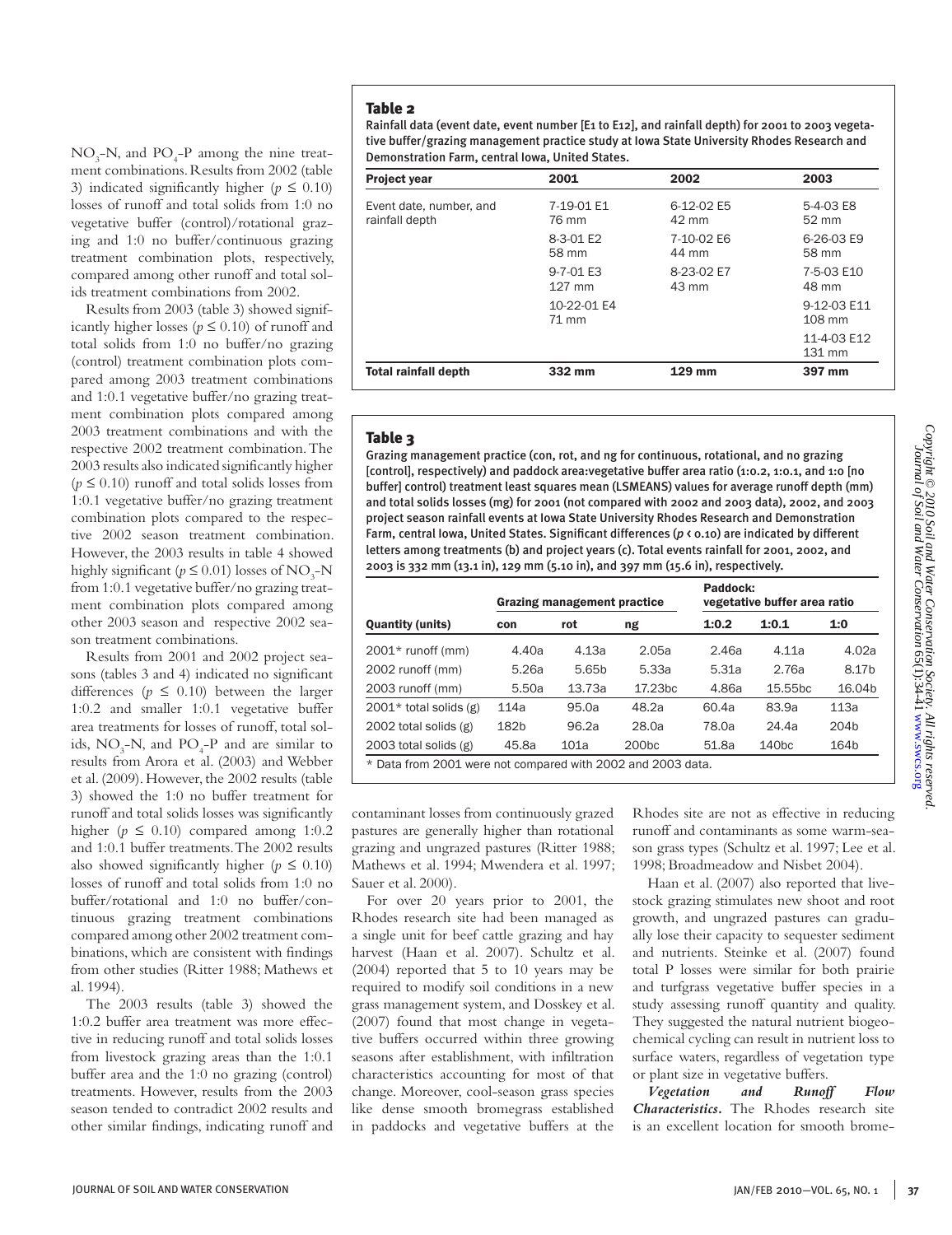## Table 4

Grazing management practice (con, rot, and ng for continuous, rotational, and no grazing [control], respectively) and paddock area:vegetative buffer area ratio (1:0.2, 1:0.1, and 1:0 [no buffer] control) treatment least squares mean (LSMEANS) values for average losses (mg) of nitrate-nitrogen (NO<sub>3</sub>-N) and ortho-phosphorus (PO<sub>4</sub>-P) for 2001 (not compared with 2002 and 2003 data), 2002, and 2003 project season rainfall events at Iowa State University Rhodes Research and Demonstration Farm, central Iowa, United States. Significant differences (*p* < 0.10) among treatments are indicated by a different letter (b).

|                               | <b>Grazing management practice</b> |      |        | Paddock:<br>vegetative buffer area ratio |        |      |
|-------------------------------|------------------------------------|------|--------|------------------------------------------|--------|------|
| <b>Quantity (units)</b>       | con                                | rot  | ng     | 1:0.2                                    | 1:0.1  | 1:0  |
| 2001* NO <sub>2</sub> -N (mg) | 228a                               | 202a | 25.4a  | 55.6a                                    | 205a   | 195a |
| 2002 NO <sub>3</sub> -N (mg)  | 115a                               | 188a | 195a   | 148a                                     | 79.4a  | 271a |
| 2003 NO <sub>3</sub> -N (mg)  | 94.6a                              | 200a | +371bc | 117a                                     | +304bc | 244b |
| 2001* PO <sub>2</sub> -P (mg) | 159a                               | 127a | 50.3a  | 108a                                     | 121a   | 107a |
| 2002 PO <sub>3</sub> -P (mg)  | 100a                               | 208a | 385a   | 217a                                     | 147a   | 329a |
| 2003 PO <sub>4</sub> -P (mg)  | 228a                               | 493a | 209a   | 262a                                     | 281a   | 387a |

\* Data from 2001 were not compared with 2002 and 2003 data.

† Significant differences (*p* < 0.01) among treatments (b) and project years (c). Total events rainfall for 2001, 2002, and 2003 = 332 mm (13.1 in), 129 mm (5.10 in), and 397 mm (15.6 in), respectively.

grass establishment with its silt loam soils and well-drained steep terrain. Brueland et al. (2003) estimated the average maximum smooth bromegrass tiller density of their Rhodes research plots to be approximately 50 million tillers ha<sup>-1</sup> (124 million tillers ac<sup>-1</sup>) in 1996. In contrast, Arora et al. (2003) and Webber et al. (2009) determined average tiller populations for grass species that included smooth bromegrass were approximately 9.0 million and 2.7 million tillers  $ha^{-1}$  (22 million and 6.7 million tillers  $ac^{-1}$ ), respectively, for vegetative buffer plots at two other central Iowa research sites. The Rhodes research site paddock and vegetative buffer plot areas were estimated in 2003 at 62 million and 93 million tillers ha–1 (153 million and 230 million tillers ac<sup>-1</sup>), respectively. Smooth bromegrass can become heavily established with adequate rainfall during spring and early summer, and depending on soil moisture availability, may regrow in September and October (USGS 2006). The 30-year average annual precipitation at the Rhodes site was 891 mm (35.0 in), with the majority of rainfall (54%) occurring from May to August (Haan et al. 2007). Precipitation was above average during 2001 (932 mm [37.0 in]) and 2003 (965 mm [38.0 in]) and below average during 2002 (716 mm [28.0 in]) (NOAA 2001, 2002, 2003).

The use of certain grass species as alternatives to smooth bromegrass for pastures and vegetative buffers has been extensively researched (Schultz et al. 1997; Lee et al. 1998; Mitchell et al. 1998; Moore et al. 2004; Roberts and Kallenbach 2006). Self-Davis et al. (2003) researched various forage plant

species and cover effects from small vegetated plots and determined that tall fescue (*Festuca arundinacea* Schreber.) significantly reduced runoff and increased infiltration. Research comparing smooth bromegrass to warm-season species, like switchgrass (*Panicum virgatum* L.) and big bluestem (*Andropogan gerardii* L.), showed that warm-season grasses provided more effective vegetative buffers for reducing runoff and contaminant losses (Schultz et al. 1997). Lee et al. (1998) found that switchgrass under simulated rainfall conditions removed significantly more  $NO_3$ -N,  $PO_4$ -P, and total P than cool-season vegetative buffers that included smooth bromegrass. Lee et al. (1998) also reported that warm-season switchgrass vegetative buffers were more effective in removing total solids compared to nutrients, and the buffers were least effective in removing  $NO<sub>3</sub>-N$ .

Schultz et al. (1997) determined that switchgrass is preferred for vegetative buffers due to its dense, stiff stems that slow runoff, and cool-season grasses such as smooth bromegrass are not appropriate because they do not tend to remain upright under the flow of water. Broadmeadow and Nisbet (2004) also indicated that vegetative buffer efficiency was likely to be significantly reduced on slopes greater than 4% due to smooth bromegrass vegetation becoming flattened by surface runoff during high rainfall. Although warm-season grasses have been extensively documented as effective vegetative buffer species, certain types also have been suggested for incorporation into livestock pasture areas for a rotational grazing management sequence (Mitchell et al. 1998; Moore et al. 2004; Roberts and Kallenbach 2006; Tracy and Faulkner 2006). However, while environmental and financial concerns are highly important to landowners regarding the use of native prairie vegetation in livestock grazing systems (Doll and Jackson 2009), warm-season grass species tend to be more difficult to establish than some coolseason varieties, and warm-season grasses are recommended for slopes of 0% to 5% (USDA SCS 1979).

Another potential problem of incorporating warm-season grasses into a smooth bromegrass system was reported by Vinton and Goergen (2006), who suggested that smooth bromegrass may have a competitive advantage over warm-season switchgrass on higher-N soils. Consequently, increased N deposition associated with livestock grazing and fertilizer application at the Rhodes site could result in an even greater smooth bromegrass competitive advantage. Potential results of establishing this new perennial grass system may require the use of special vegetation management strategies that could include prescribed burning (USGS 2006) to control encroaching smooth bromegrass in warm-season grass vegetative buffer areas.

The Rhodes research site has a maximum slope of approximately 15%, and smooth bromegrass is one of the few suitable grasses recommended for slopes greater than 10% (USDA SCS 1979). This is mainly due to the "sod" growth characteristic of smooth bromegrass versus the "bunch grass" growth pattern of some warm-season species like switchgrass and big bluestem (Schultz et al. 1997). To better understand the effects of smooth bromegrass on surface runoff under the steep terrain conditions at the Rhodes site, a quantitative approach may be helpful. To determine surface runoff flow velocity under different vegetation types and slope conditions, the Manning equation is widely used because of its simplicity and accuracy (Fangmeier et al. 2006). Assuming steady, uniform flow, the Manning equation can be expressed as

$$
\nu = R^{0.67} S^{0.50} n^{-1}, \qquad (1)
$$

where  $\nu$  is the mean velocity (m s<sup>-1</sup>), *n* is the Manning coefficient of channel roughness (dimensionless), *R* is the hydraulic radius (m), and *S* is the slope of the energy grade line (dimensionless). For most channellining materials such as soil and concrete,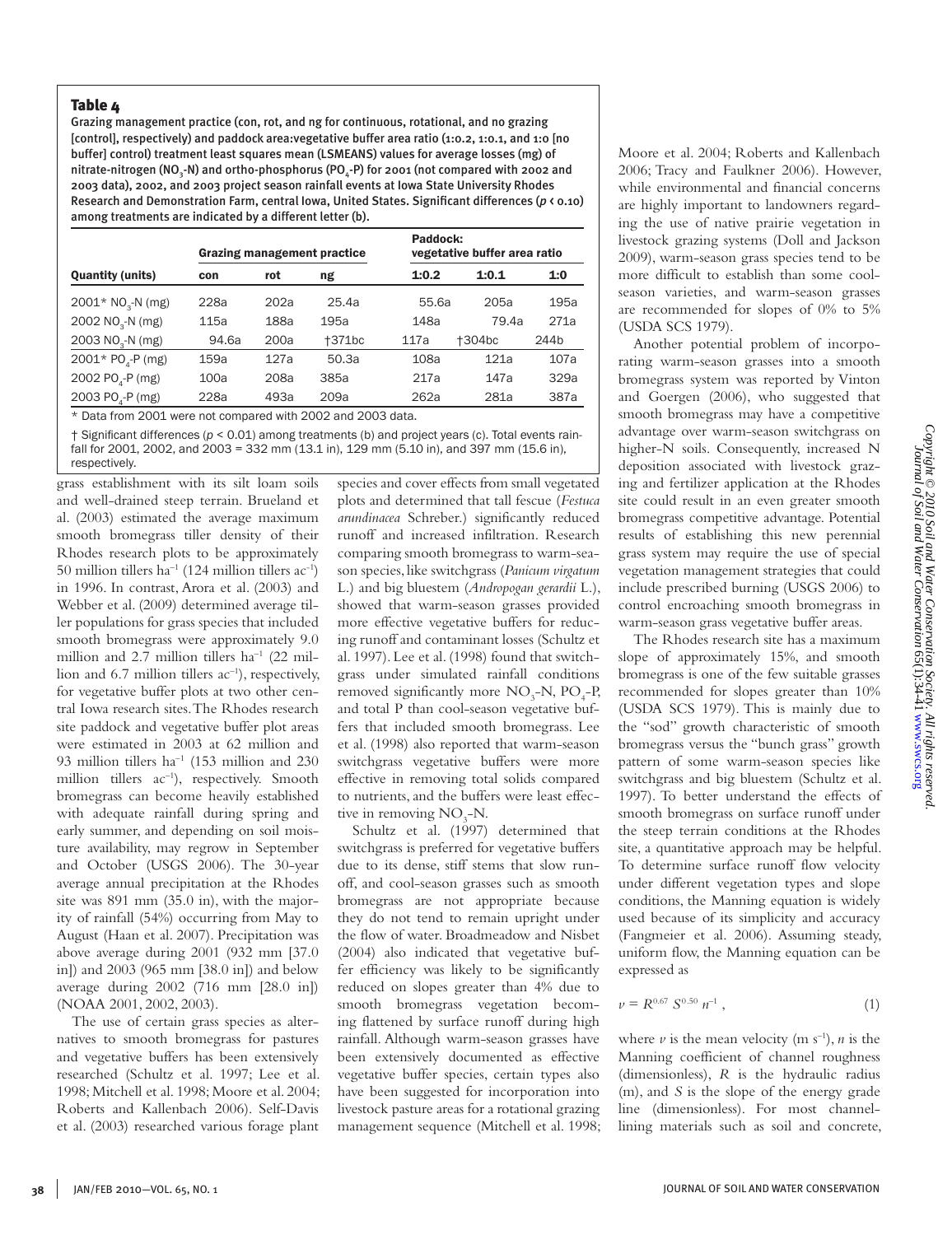the Manning *"n"* value does not vary significantly as the depth of flow varies and is normally assumed to be constant. However, for vegetative channels and flow paths, the Manning *"n"* value varies greatly with depth of flow (USDOT 1986).

Ree (1949) studied the hydraulic characteristics of vegetation and determined the Manning *"n"* value varied from approximately 0.40 at 30% (initial) vegetation submergence to 0.03 at 100% (complete) submergence for a Bermuda grass channel on a 5% bed slope. To simplify application of Manning *n* values to initial and complete vegetation submergence conditions, the USDA Natural Resources Conservation Service (NRCS) determined a Manning *"n"* value range of 0.50 to 0.02, respectively, for all channel vegetation types (IDOT 2006).

Since smooth bromegrass paddock and vegetative buffer vegetation at the Rhodes site is in the same Retardance Class (B) as Bermuda grass (USDA SCS 1979), the NRCS Manning *"n"* value range of 0.50 to 0.02 should be a reasonable estimate. Substituting the Manning *"n"* values of 0.50 and 0.02 into equation 1 ( $R^{0.67} = 0.34$ ,  $S^{0.50}$ )  $= 0.40$ ; for  $R = 0.20$  m [0.66 ft] and  $S =$ 0.15 [15% slope], respectively), the runoff velocities (*v*) equal  $0.27 \text{ m s}^{-1}$  (0.89 ft sec<sup>-1</sup>) and  $6.80 \text{ m s}^{-1}$  (22.31 ft sec<sup>-1</sup>) for initial and complete vegetation submergence, respectively. The upper 6.80 m s<sup>-1</sup> (22.31 ft sec<sup>-1</sup>) value is a 25-fold increase in runoff velocity, possibly due to concentrated flow and smooth bromegrass vegetation submergence. This high flow velocity value also exceeds by almost 5-fold the NRCS Permissible Velocity value of  $1.5 \text{ m s}^{-1}$  (4.9 ft sec<sup>-1</sup>) recommended for smooth bromegrass established on slopes greater than 10% (USDA SCS 1979). Because higher runoff velocities estimated by the Manning equation are inversely related to runoff residence time and, subsequently, nutrient removal in the vegetative buffer area, these data appear to be consistent with the significantly high 2003 project season runoff analysis results.

Researchers have reported that vegetative buffers are most effective when flow is shallow and slow (Barling and Moore 1994) and that concentrated flow through vegetative buffers can be substantial and may greatly limit filtering effectiveness (Dosskey et al. 2002). Moreover, the Rhodes research site is located in the Southern Iowa Drift Plain Landform, a generally high-relief landscape

surface that is characterized by an extensive drainage network of deeply incised rills, ravines, and stream channels (Prior 1991) and may be prone to concentrated flow conditions.

Although indications of concentrated flow channeling and vegetation flattening were observed in some Rhodes research site vegetative buffer plots following significant rainfall events during the final 2003 project season, statistically based hydraulic radius (*R*) measurements and vegetation analyses of the vegetative buffers were not conducted. Consequently, an *R* value of 0.20 m (0.66 ft), indicating a minimal concentrated flow depth, was estimated for the vegetative buffers and was used in the Manning equation example calculation for this study. However, an increase in the *R* value (indicating increased concentrated surface flow suspected in the research plots), could result in a substantial increase in runoff flow velocity and a subsequent greater reduction in vegetative buffer effectiveness. Consequently, this suspected increase in concentrated surface flow could have contributed to significantly higher runoff and contaminant losses during the 2003 project season.

## Summary and Conclusions

In this study, we evaluated effects of livestock grazing management practices and vegetative filter strip buffers on runoff depth and total solids,  $NO_3$ -N, and  $PO_4$ -P mass losses under natural rainfall events. Analysis results from 2001 and 2002 project season data indicated no significant differences between the larger 1:0.2 and smaller 1:0.1 vegetative buffer area treatments for losses of runoff, total solids,  $NO_3$ -N, and  $PO_4$ -P. These results are consistent with findings from some previous studies. The 2002 season results showed runoff and total solids losses from the 1:0 no buffer treatment plots were significantly higher ( $p \le 0.10$ ) compared among 1:0.2 and 1:0.1 buffer treatments.

The 2003 season results indicated the 1:0.2 buffer area treatment was more effective in reducing runoff and total solids losses from livestock grazing areas than the 1:0.1 buffer area and 1:0 no buffer (control) treatments, and there were no significant differences in total mass losses of  $NO<sub>3</sub>$ -N between 1:0.2 buffer area and 1:0 no buffer treatments. These results also indicated significantly higher losses of runoff and total solids for the 2002 project season 1:0 no buffer/rotational

grazing and 1:0 no buffer/continuous grazing treatment combination plots compared among 2002 treatment combinations. These levels shifted to significantly higher losses of runoff, total solids, and  $NO<sub>3</sub>-N$  for the 2003 1:0 no buffer/no grazing and 1:0.1 vegetative buffer/no grazing treatment combinations compared among 2003 season treatment combinations and versus respective 2002 treatment combinations.

We speculate this shift to significantly higher total mass losses from 1:0 no buffer/no grazing and 1:0.1 buffer/no grazing treatment combination plots during the 2003 season reflects the inherent variability of a complex and dynamic soil-water environment. However, we also hypothesize the study site environmental conditions that largely comprised a dense perennial cool-season grass type, high-relief landscape, and relatively high total rainfall depth may not necessarily include livestock grazing activities.

Research findings from other related studies also indicated concentrated surface flow channeling associated with high-relief landscapes can significantly reduce vegetative buffer performance. Vegetation breakdown of ungrazed pasture grasses also may result in appreciable sediment and nutrient losses, and significant changes in runoff and infiltration characteristics of newly established perennial grass systems can occur in as little as three growing seasons. Consequently, the combined effects of these potential soil-water environmental conditions and effects documented in this study may have contributed to significantly higher 2003 project season runoff and contaminant losses from ungrazed treatment combination plots compared to respective 2002 season results.

## Acknowledgements

Funding for this study was provided by the Leopold Center for Sustainable Agriculture and the Iowa State Water Resources Research Institute. Thanks to Dr. Theodore B. Bailey, Iowa State University Department of Statistics, for his assistance with the experimental design. Thanks also to Mr. Loren E. Shiers, research associate, Iowa State University Department of Agricultural and Biosystems Engineering Water Quality Laboratory, and Agricultural and Biosystems Engineering undergraduate student technicians for their help with sample collection and data analysis.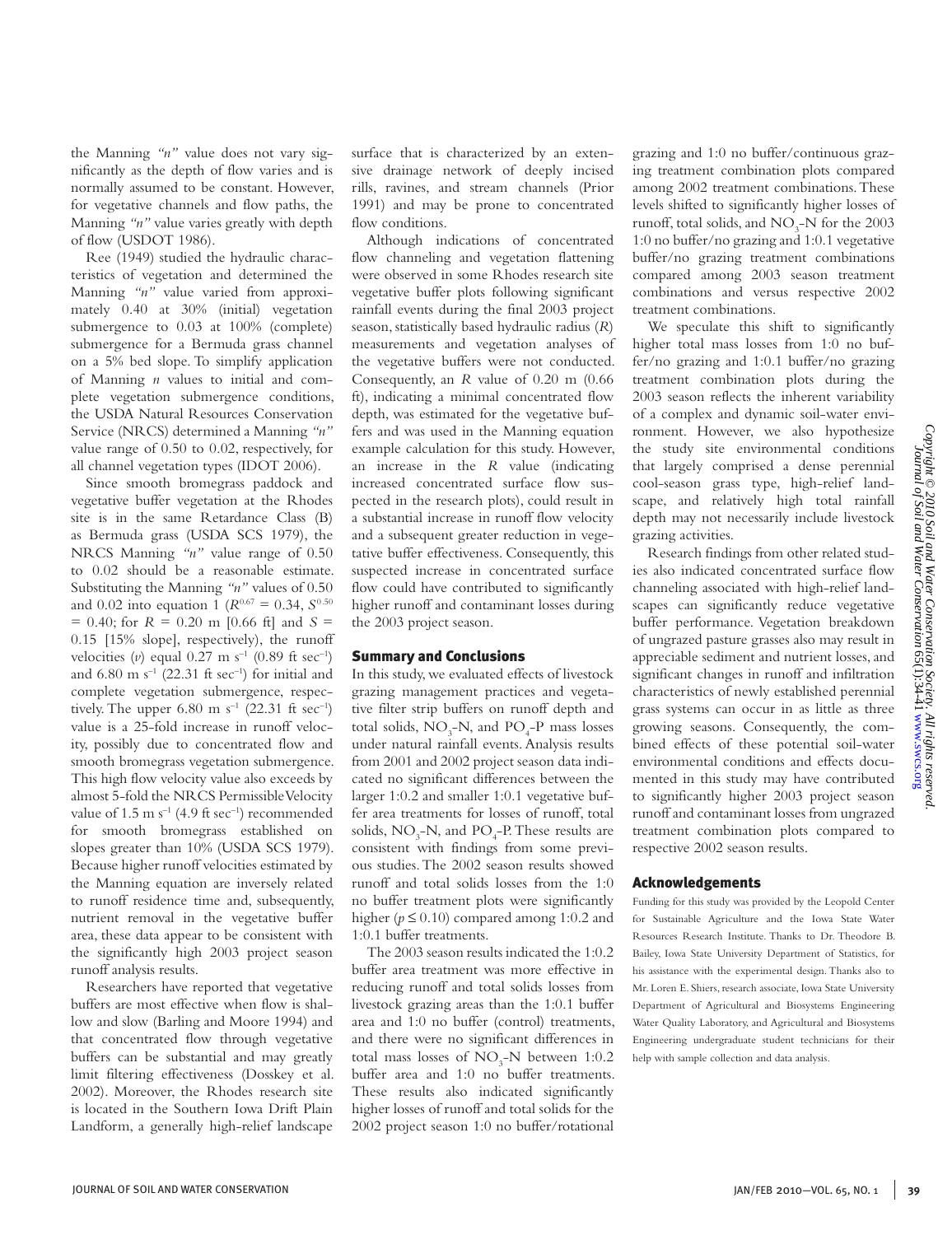#### References

- American Water Works Association. 1998. Method 4500, 4- 121. *In* Standard Methods for the Examination of Water and Wastewater. American Public Health Association, American Water Works Association, Water Environment Federation. 20th edition. Denver, CO: American Water Works Association.
- Arora, K., S.K. Mickelson, and J.L. Baker. 2003. Effectiveness of vegetated buffer strips in reducing pesticide transport in simulated runoff. Transactions of the American Society of Agricultural Engineers 46(3):635-644.
- Barling, R.D., and I.D. Moore. 1994. Role of buffer strips in management of waterway pollution: A review. Earth Environmental Science 18(4):543-558.
- Bharati, L., K.H. Lee, T.M. Isenhart, and R.C. Schultz. 2002. Soil-water infiltration under crops, pasture, and established riparian buffer in Midwestern USA. Agroforestry Systems 56(3):249-257.
- Broadmeadow, S., and T.R. Nisbet. 2004. The effects of riparian forest management on the freshwater environment: A literature review of best management practice. Hydrological Earth Systems Science 8(3):286-305.
- Brueland, B.A., K.R. Harmoney, K.J. Moore, J.R. George, and E.C. Brummer. 2003. Developmental morphology of smooth bromegrass growth following spring grazing. Crop Science 43(5):1789-1796.
- Cochran, W.G., and G.W. Cox. 1957. Experimental Designs, 2nd edition. New York: John Wiley and Sons.
- Dillaha, T.A., R.B. Reneau, S. Mostaghimi, and D. Lee. 1989. Vegetative filter strips for agricultural nonpoint source pollution control. Transactions of the American Society of Agricultural Engineers 32(2):513-519.
- Doll, J.E., and R.D. Jackson. 2009. Wisconsin farmer attitudes regarding native grass use in grazing systems. Journal of Soil and Water Conservation 64(4):276-285.
- Dosskey, M.G., M.J. Helmers, D.E. Eisenhauer, T.G. Franti, and K.D. Hoagland. 2002. Assessment of concentrated flow through riparian buffers. Journal of Soil and Water Conservation 57(6):336-343.
- Dosskey, M.G., K.D. Hoagland, and J.R. Brandle. 2007. Change in filter strip performance over ten years. Journal of Soil and Water Conservation 62(1):21-32.
- Downing, J.A., J. Kopaska, and D. Bonneau. 2000. Rock Creek Restoration: Diagnostic/feasibility Study. Iowa Department of Natural Resources. http://www.ag.iastate. edu/centers/wrg/RockCreekReportWEB.html.
- Fangmeier, D.D., W.J. Elliot, S.R. Workman, R.L. Huffman, and G.O. Schwab. 2006. Soil and Water Conservation Engineering, 5th edition. Thomson Delmar Learning, Thomson Corp. New York: Thomson Corp.
- Gharabaghi, B., H.R. Whiteley, and W.T. Dickinson. 2001. Sediment-removal efficiency of vegetative filter strips. ASAE paper no. 012071. St. Joseph, MI: American Society of Agricultural Engineers.

Gilley, J.E., B. Eghball, L.A. Kramer, and T.B. Moorman. 2000. Narrow grass hedge effects on runoff and soil loss. Journal of Soil and Water Conservation 55(3):190-196.

- Gillingham, A.G., and B.S. Thorrold. 2000. A review of New Zealand Research measuring phosphorus in runoff from pasture. Journal of Environmental Quality 29(1):88-96.
- Haan, M.M., J.R. Russell, J.L. Kovar, W.J. Powers, and J.L. Benning. 2007. Effects of forage management on pasture productivity and phosphorus content. Rangeland Ecology & Management 60(3):311-318.
- Hach Company. 2002. Hach Water Analysis Handbook. 4th edition. Ames, IA: Hach Company.
- Hansen, N.C., and S. Goyal. 2001. Runoff water quality and crop responses to variable manure application rates. WRC Research 2001. University of Minnesota West Central Research and Outreach Center. Morris, MN: University of Minnesota.
- Hay, V., W. Pittroff, E. Tooman, and D. Meyer. 2006. Effectiveness of vegetative filter strips in attenuating nutrient and sediment runoff from irrigated pastures. Journal of Agricultural Science 144(4):349-360.
- Hitchcock, A.S. 1950. Manual of the Grasses of the United States. USDA Miscellaneous Publication No. 200. United States Government Printing Office. Washington DC: USDA.
- Hubbard, R.K., G.L. Newton, and G.J. Gascho. 2003. Nutrient removal by grass components of vegetated buffer systems receiving swine lagoon effluent. Journal of Soil and Water Conservation 58(5):232-242.
- IDOT (Iowa Department of Transportation). 2006. Design Guide and Construction Specifications for National Pollutant Discharge Elimination System (NPDES) Site Runoff Control. Final Report July 2006. Iowa Department of Transportation (IDOT), Ames, Iowa. Iowa Highway Research Board (IHRB Project TR-508), Statewide Urban Design and Specifications (SUDAS), and Center for Transportation Research and Education, Iowa State University, Ames, IA: Iowa Department of Transportation.
- James, E., P. Kleinman, T. Veith, R. Stedman, and A. Sharpley. 2007. Phosphorus contributions from pastured dairy cattle to streams of the Cannonsville Watershed, New York. Journal of Soil and Water Conservation 62(1):40-47.
- Koelsch, R.K., J.C. Lorimor, and K.R. Mankin. 2006. Vegetative treatment systems for management of open lot runoff: Review of literature. Applied Engineering in Agriculture 22(1):141-153.
- Krzic, M., R.F. Newman, C. Trethewey, C.E. Bulmer, and B.K. Chapman. 2006. Cattle grazing effects on plant species composition and soil compaction on rehabilitated forest landings in central British Columbia. Journal of Soil and Water Conservation 61(3):137-144.
- Lee, K.H., T.M. Isenhart, R.C. Schultz, and S.K. Mickelson. 1998. Nutrient and sediment removal by switchgrass

and cool-season grass filter strips in central Iowa, USA. Agroforestry Systems 44(2-3):121-132.

- Lee, K.H., T.M. Isenhart, R.C. Schultz, and S.K. Mickelson. 2000. Multispecies riparian buffers trap sediment and nutrients during rainfall simulations. Journal of Environmental Quality 29(4):1200-1205.
- Madramootoo, C.A., K.A. Wiyo, and P. Enright. 1992. Nutrient losses through tile drains from two potato fields. Applied Engineering Agriculture 8(5):639-646.
- Mathews, B.W., L.E. Sollenberger, V.D. Nair, and C.R. Staples. 1994. Impact of grazing on soil nitrogen, phosphorus, potassium, and sulfur distribution. Journal of Environmental Quality 23(5):1006-1013.
- Mickelson, S.K., and J.L. Baker. 1993. Buffer strips for controlling herbicide runoff losses. ASAE paper no. 93-2084. St. Joseph, MI: American Society of Agricultural Engineers.
- Mitchell, R.B., L.E. Moser, K.J. Moore, and D.D. Redfearn. 1998. Tiller demographics and leaf area index of four perennial pasture grasses. Agronomy Journal 90(1):47-53.
- Moore, K.J., T.A. White, R.L. Hintz, P.K. Patrick, and E.C. Brummer. 2004. Sequential grazing of cool- and warmseason pastures. Agronomy Journal 96(4):1103-1111.
- Mwendera, E.J., M.A.M. Saleem, and A. Dibabe. 1997. The effect of livestock grazing on surface runoff and soil erosion from sloping pasture lands in the Ethiopian highlands. Australian Journal of Experimental Agriculture 37(4):421-430.
- Nash, D., M. Hannah, D. Halliwell, and C. Murdoch. 2000. Factors affecting phosphorus export from a pasturebased grazing system. Journal of Environmental Quality 29(4):1160-1166.
- Nelson, P.N., E. Cotsaris, and J.M. Oades. 1996. Nitrogen, phosphorus, and organic carbon in streams draining two grazed catchments. Journal of Environmental Quality 25(6):1221-1229.
- NOAA (National Oceanic and Atmospheric Administration). 2001. Climatological data: Annual summary. Ashville, NC: National Oceanic and Atmospheric Administration.
- NOAA. 2002. Climatological data: Annual summary. Ashville, NC: National Oceanic and Atmospheric Administration.
- NOAA. 2003. Climatological data: Annual summary. Ashville, NC: National Oceanic and Atmospheric Administration.
- Oelmann, D.B. 1981. Soil Survey of Marshall County, Iowa. Washington DC: USDA Soil Conservation Service.
- Owens, L.B., W.N. Edwards, and R.W. Van Keuren. 1989. Sediment and nutrient losses from an unimproved, all-year grazed watershed. Journal of Environmental Quality 18(2):232-238.
- Patty, L., B. Real, and J.J. Grill. 1997. The use of grassed buffer strips to remove pesticides, nitrate, and soluble phosphorus compounds from runoff water. Pesticide Science 49(3):243-251.